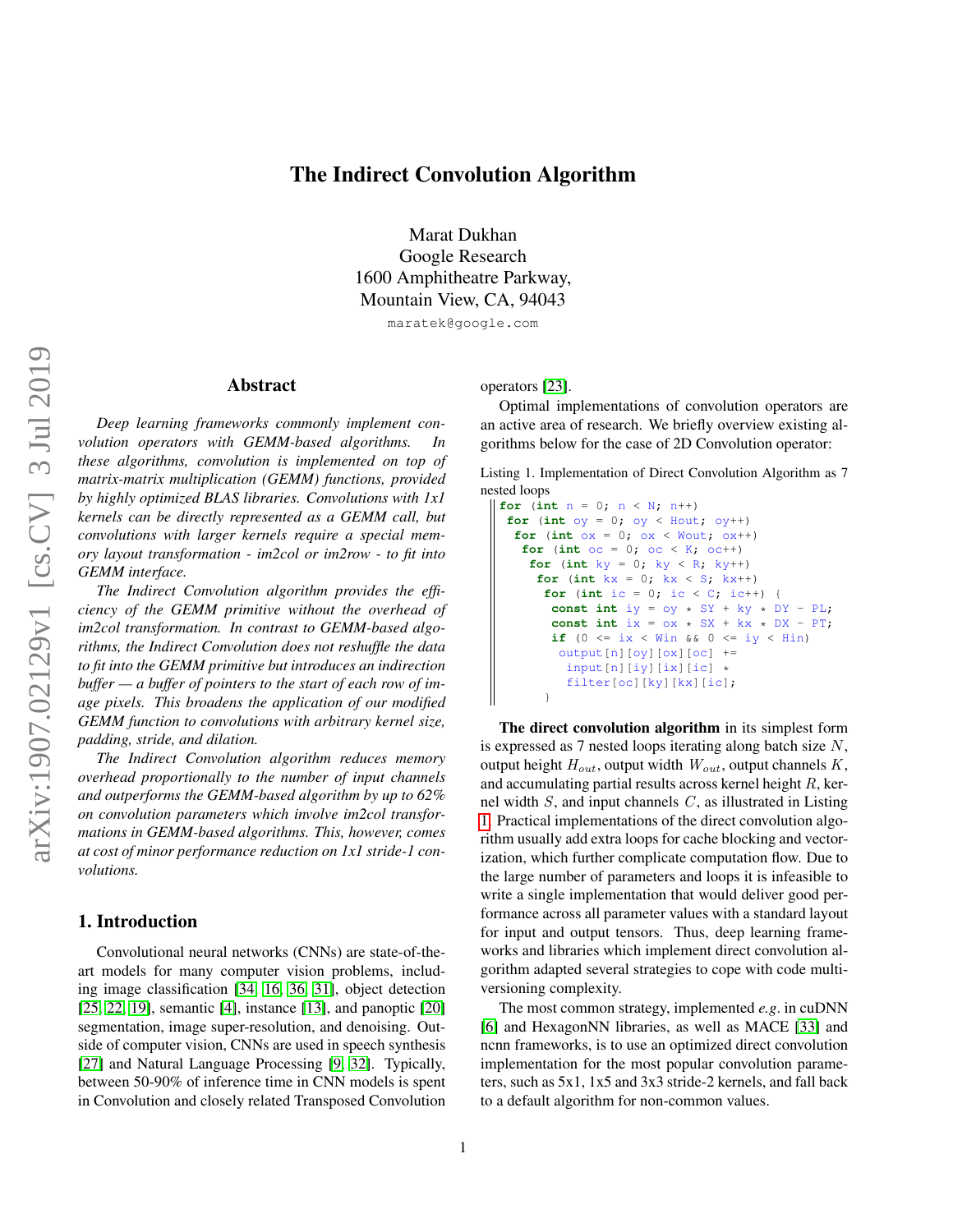As another strategy, Intel MKL-DNN [\[11\]](#page-8-9) and Intel LibXSMM [\[15\]](#page-8-10) libraries employ parametrized architecturespecific Just-in-Time code generator to produce optimized direct convolution implementation for parameters provided at runtime. TVM [\[5\]](#page-8-11) takes the code-generation approach even further by combining Just-in-Time code generation with auto-tuning.

Several works [\[35,](#page-9-7) [11\]](#page-8-9) suggest that direct convolution performance can be greatly improved through the use of a specialized processor-specific layouts. However, practical applications of this approach requires either a large set of neural network operations implemented for such specialized layout, or costly layout conversions for convolution inputs and outputs.

GEMM-based algorithms express computations in the Convolution operator as a GEMM (Matrix-Matrix Multiplication) operation. Such reformulation of the problem enables convolution implementations to leverage highly optimized BLAS (Linear Algebra) libraries, which exists for nearly every platform, and benefit from decades of research on efficient dense linear algebra computations [\[12,](#page-8-12) [28\]](#page-9-8). GEMM-based algorithms can support arbitrary parameters, and are well-suited for a generic implementation of Convolution operator. As a result, the GEMM-based algorithm, introduced by Chellapilla et al [\[3\]](#page-8-13), are now used in all major deep learning frameworks, including TensorFlow [\[1\]](#page-8-14), Py-Torch [\[24\]](#page-9-9), and Caffe [\[18\]](#page-8-15).

GEMM-based algorithms rely on im2col or im2row memory transformations to convert the Convolution problem into a GEMM problem. These transformations copy a patch of input pixels that affect the value of an output pixel into a matrix row that corresponds to the output pixel. The product of this matrix of input patches and the corresponding filter tensor flattened into a matrix is an output matrix where rows represent output pixels and columns represent output channels. Building the patch matrix involves nontrivial overhead in memory storage and bandwidth. This overhead is proportional to kernel size, *e.g*. for 3x3 convolution every pixel of the input matrix is replicated 9 times. Several modifications to the GEMM-based algorithms were proposed [\[7,](#page-8-16) [2\]](#page-8-17) that reduce the storage overhead by computing convolution in multiple small GEMM operations, each using a smaller patch matrix.

Fast Convolution Algorithms use Fourier [\[29\]](#page-9-10) or Winograd [\[21\]](#page-8-18) transformations to reduce the computational complexity of Convolution with large kernel sizes. In Fast Convolution Algorithms the asymptotic complexity of Convolution operation does not depend on kernel size, and enables multiple-times speedups for Convolutions with large kernel sizes. Unfortunately, the algorithmic speedup is limited to specific Convolution parameters (large kernel sizes, unit stride and dilation, sufficiently large input size, and number of input and output channels), which prevents using Fast Convolution Algorithms as the default option.

#### 1.1. Contributions

In this paper we present a novel type of algorithm for Convolution computation, named the Indirect Convolution algorithm. The Indirect Convolution algorithm is a modification of GEMM-based algorithms, and like GEMMbased algorithms it can efficiently support arbitrary Convolution parameters, and leverage the vast trove of research on high-performance GEMM implementation. Additionally, the Indirect Convolution algorithm has two major advantages over GEMM-based algorithms:

- The Indirect Convolution algorithm eliminates expensive and memory-intensive im2col transformations. Elimination of im2col transformations improves performance by up to 62% compared to GEMM-based algorithms. The performance improvement is particularly prominent on Convolutions with small number of output channels, when im2col comprises a large share of Convolution runtime.
- The Indirect Convolution algorithm allows to replace the im2col buffer with a much smaller indirection buffer. The size of im2col buffer scales linearly with the number of input channels, but the size of indirection buffer does not depend on the number of input channels. Thus, the memory footprint advantage of Indirect Convolution algorithm is the greatest for Convolutions with many input channels.

#### 1.2. Limitations

The high efficiency of Indirect Convolution algorithm is contingent on certain conditions:

- The algorithm is optimized for NHWC layout, supported by TensorFlow [\[1\]](#page-8-14), TensorFlow Lite, and Caffe2 frameworks. While the algorithm can be adapted to work in NCHW layout (native to PyTorch [\[24\]](#page-9-9) and Caffe [\[18\]](#page-8-15) frameworks), we don't expect it would be competitive with state-of-the-art patchbuilding algorithms of Andersen et al [\[35\]](#page-9-7) due to strided memory access.
- The algorithm is optimized for the forward pass of Convolution operator, and has limited applicability to backward pass of Convolution operator and to the Transposed Convolution operator. The Indirect Convolution algorithm presented in this paper replaces the GEMM-based algorithms using im2col or im2row transformations. However, for the backward pass of a strided Convolution operator and for strided Transposed Convolution operator, col2im and row2im-based algorithms are more optimal due to smaller number of arithmetic operations.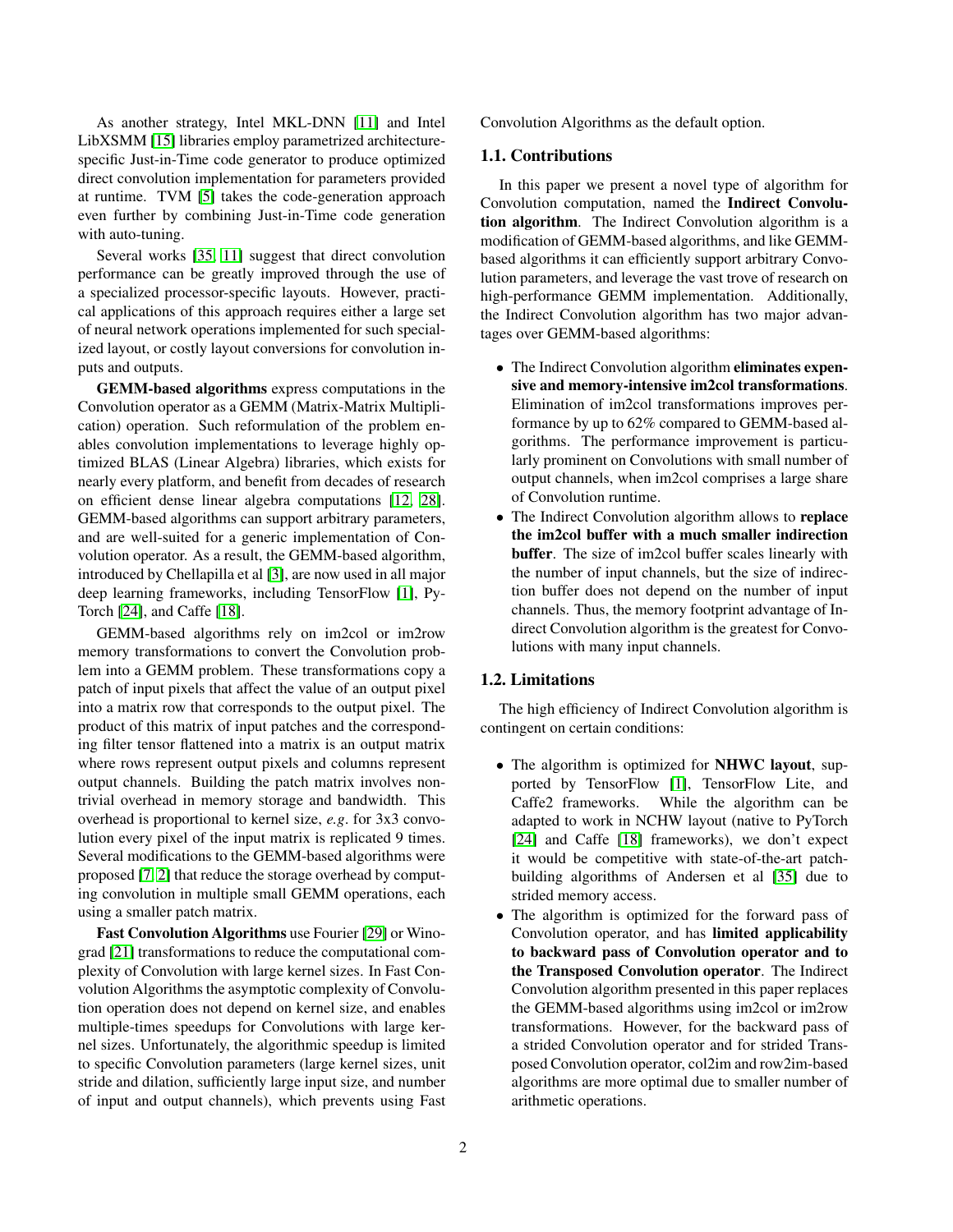

<span id="page-2-0"></span>input tensor

Figure 1. GEMM operation as a component of GEMM-based convolution algorithm. im2col buffer represents matrix A, filter tensor - matrix B, and their product constitutes the output tensor.

• Similarly to GEMM-based convolution, the Indirect Convolution algorithm is not efficient for depthwise convolutions. Depthwise convolutions [\[8\]](#page-8-19) independently convolve each channel with its own set of filters.

## 2. The Indirect Convolution algorithm

The Indirect Convolution algorithm can be represented as a modification of GEMM-based algorithms. Where GEMM-based algorithms reshuffle data to fit it into GEMM interface, the Indirect Convolution Algorithm instead modifies the GEMM primitive to adopt it to the original data layout. The modified GEMM primitive, denoted the Indirect GEMM in this paper, has a similar computational structure as the standard GEMM, and can reuse the same optimizations.

### 2.1. GEMM Primitive

For an  $M \times K$  matrix A (optionally transposed),  $K \times N$ matrix B (optionally transposed), and  $M \times N$  matrix C, and scalar constants  $\alpha$  and  $\beta$ , the GEMM primitive computes

$$
C \leftarrow \alpha A \times B + \beta C
$$

In the context of the forward pass of a Convolution operator,  $A$  contains input tensor data,  $B$  the constant filter data, and C represents output tensor data. In the traditional im2col+GEMM algorithm  $\alpha = 1$ , and  $\beta = 0$ , albeit newer low-memory GEMM-based algorithms [\[2\]](#page-8-17) make use of  $\beta = 1$  $\beta = 1$  case as well. Fig. 1 illustrates the role of GEMM primitive in GEMM-based convolution algorithm, and Listing [2](#page-2-1) demonstrates the basic building block of a GEMM primitive – a GEMM micro-kernel that produce 2 rows and 2 columns of matrix C.

<span id="page-2-1"></span>Listing 2. Implementation of GEMM micro-kernel in C **void** uGEMM( **int** k, **const float**\* pw,



<span id="page-2-2"></span>Figure 2. Indirect GEMM operation as a component of Indirect Convolution algorithm. The indirection buffer contains only pointers to rows of the input tensor, and the Indirect GEMM operation reads rows of data directly from the input tensor.

```
const float* pa, int lda,
float* pc, int ldc)
{
const float* pa0 = pa;
const float* pa1 = pa + lda;
float c00 = 0, c01 = 0, c10 = 0, c11 = 0;
do {
 const float a0 = \pi p a0++, a1 = \pi p a1++;
 const float b0 = \star pw++;c00 += a0 \star b0;c10 += a1 * b0;const float b1 = *pw++;
 c01 += a0 * b1;c11 += a1 * b1;} while (--k != 0);
pc[0] = c00; pc[1] = c01;pc += 1dc;
pc[0] = c10; pc[1] = c11;}
```
### 2.2. From GEMM to Indirect GEMM

We suggest two modifications that jointly make the GEMM primitive directly suitable for the convolution implementation:

- 1. Removing the assumption that rows of matrix A are separated in memory by a constant stride. Instead, pointers to rows of matrix A are loaded from an array of pointers provided by the caller and denoted indirection buffer. In the context of a 2D convolution, the indirection buffer specifies the address of a row of pixels in the input tensor that contribute to the computation of the output pixel.
- 2. Secondly, we add an extra loop over elements of the kernel. For each iteration of this loop, the modified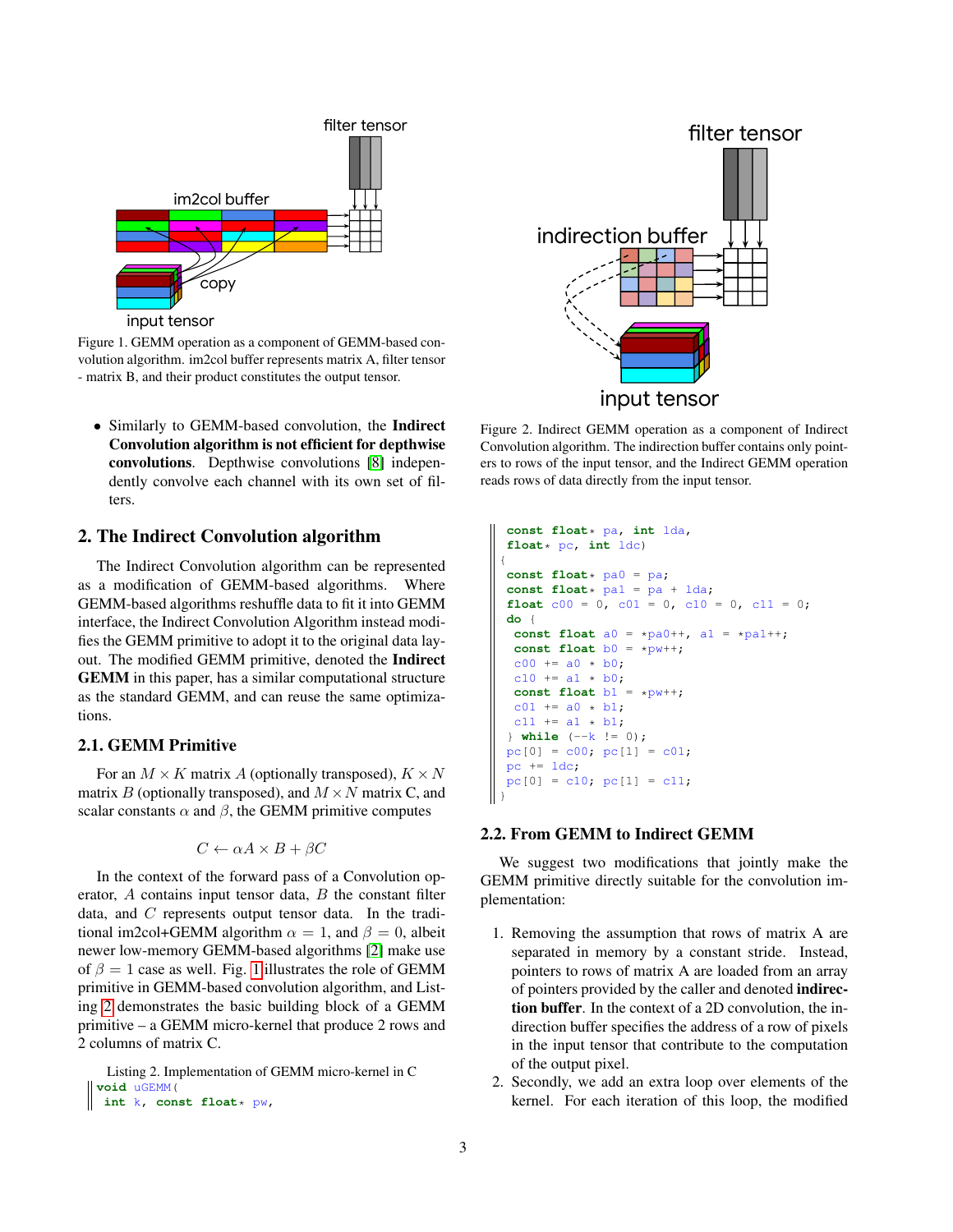GEMM primitive loads new pointers to input rows from the indirection buffer, computes dot products of K elements specified by these pointers with the filter data, and accumulates the results of the dot product with results of the previous loop iterations.

These modifications enable Indirect Convolution algorithm to implement a fused im2col + GEMM operation, but without ever materializing the result of im2col operation in memory. Fig. [2](#page-2-2) illustrates the data flow in Indirect GEMM primitive, and Listing [3](#page-3-0) provides an example of an Indirect GEMM micro-kernel.

<span id="page-3-0"></span>Listing 3. Implementation of Indirect GEMM micro-kernel in C

```
void uIndirectGEMM(
 int n, int k, const float* pw,
 const float** ppa, int lda,
 float* pc, int ldc)
{
 float c00 = 0, c01 = 0, c10 = 0, c11 = 0;
 do {
  const float *pa0 = *ppa++;
  const float *pal = *ppa++;int kk = k;
  do {
   const float a0 = \pi p a + \pi, a1 = \pi p a + \pi;
   const float b0 = *pw++;
   c00 += a0 \times b0;c10 += a1 * b0;
   const float b1 = *pw++;
   c01 += a0 \times b1;
   c11 += a1 * b1;} while (--kk != 0);
 } while (--n != 0);
 pc[0] = c00; pc[1] = c01;pc += 1dc;
 pc[0] = c10; pc[1] = c11;}
```
### 2.3. Indirection Buffer

The Indirection buffer is a buffer of pointers to rows of input pixels. Each row has  $C$  pixels, and the rows can optionally be strided. For each output pixel position and for each kernel element the indirection buffer contains a pointer to a row of input pixels that would be convolved with a row of the filter weights for the corresponding kernel element to produce the corresponding output pixel.

It is common to use an implicit padding for convolutions with non-unit kernels. In convolutions with an implicit padding, the input tensor is implicitly padded with zeros along the spatial dimensions before computing convolution. To handle the padded convolution, the Indirect Convolution algorithm requires an explicit zero vector - a constant vector vector with C elements initialized to zeros. The explicit zero vector does not need to be contigious with the input tensor, and can even be shared between multiple convolution operators. During an initializing of the indirection buffer, pointers to input rows which fall outside of the input tensor range are replaced with pointers to the explicit zero vector.

The Indirection buffer depends on several parameters: shapes of input, output, and filter tensors, convolution stride, dilation, and implicit padding, and pointers to input tensor and explicit zero tensor, and stride of pixel rows in the input tensors. These parameters can be categorized into several groups, according to the frequency of their change and implications of their change on indirection buffer:

- Convolution stride, dilation, kernel size, implicit padding, number of input channels, and output channels are parameters of a neural network model and once the model is instantiated, they are practically immutable.
- Changes in the height and width of input or output tensors require a complete reinitialization of indirection buffer. However, for most types of models, and in particular in the production environment, such changes are rare.
- Changes in the batch size require a partial reinitialization of the indirection buffer only for batch indices that were not previously initialized.
- Changes in pointers to the input tensor or the explicit zero vector require a complete reinitialization of indirection buffer. To avoid the cost, a high-level framework implementing the convolution can guarantee that in the absence of shape changes, tensors have persistent location.

### 3. Experimental Evaluation

Four factors affect performance of the Indirect Convolution compared to GEMM-based convolution algorithms:

- 1. Elimination of *im2col* transformation for non-unit convolutions.
- 2. Improved caching of the input rows for convolutions with large kernels as Indirect GEMM reads input rows contributing to different output pixels from the same location while GEMM would read these input rows from different locations in im2col buffer.
- 3. Overhead of loading pointers to rows of the input data from indirection buffer compared to computing them under constant stride assumption.
- 4. Potentially lower efficiency of two nested loops with  $R \times S$  and C iterations accordingly in the Indirect GEMM operation compared to a single loop with  $R \times S \times C$  iterations in the GEMM operation.

These factors are closely coupled together, but we can separately benchmark the effect of the first two (which positively affect the Indirect Convolution algorithm performance) and the last two (with negative effect on performance) by benchmarking three variants of convolution implementation: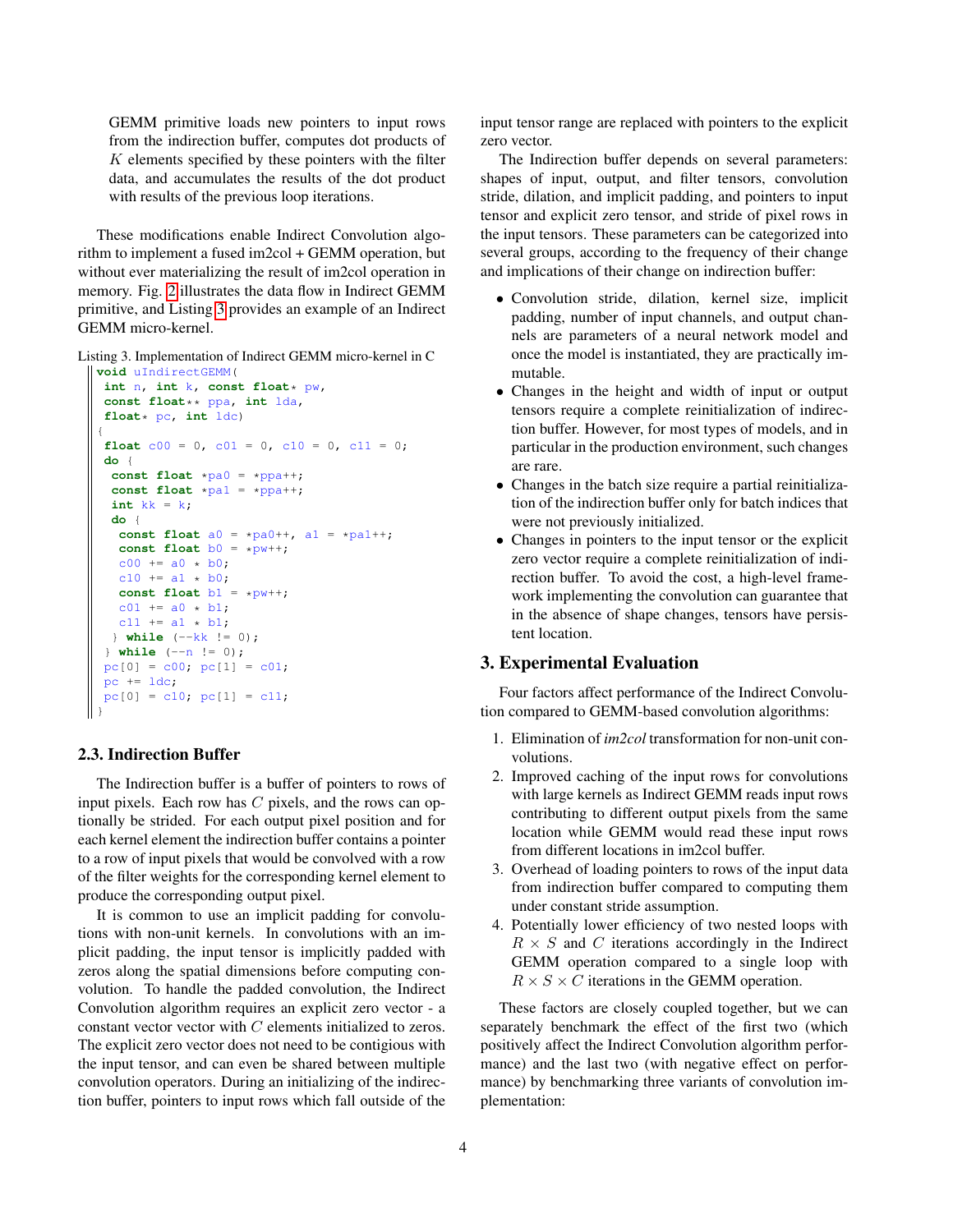| Device            | Chipset        | uArch      |
|-------------------|----------------|------------|
| Samsung Galaxy S8 | Exynos 8895    | Exynos-M2  |
| Google Pixel 2 XL | Snapdragon 835 | Cortex-A73 |
| Google Pixel 3    | Snapdragon 845 | Cortex-A75 |

<span id="page-4-0"></span>Table 1. Characteristics of mobile devices in performance evaluation. Microarchitecture (uArch) is specified for the big cores.

- The Indirect Convolution algorithm
- The traditional GEMM-based Algorithm. Unless the convolution uses 1x1 kernel and unit stride, this algorithm involves im2col transformation.
- The GEMM part of the traditional GEMM-based algorithm. This benchmark excludes im2col transformation, and therefore does not produce the correct result. We include it only as a way to separate the effect of different factors on performance.

#### 3.1. Experimental Setup

Platforms We evaluated performance on three ARM64 Android devices with characteristics listed in Table [1.](#page-4-0) The processors in these mobile devices include two types of cores: high-performance (big) cores and low-power (little) cores. In our experiments, all benchmarks were run in single-threaded mode with thread pinning to a single big core.

Implementation We use highly optimized implementations of GEMM and the Indirect GEMM micro-kernels in ARM64 assembly with software pipelining for out-of-order cores. Both micro-kernels produce 4x8 output tile (i.e. 4 output pixels with 8 output channels each), and use exactly the same instruction sequence in the inner loop of the Indirect GEMM micro-kernel and the main loop of GEMM micro-kernel.

Unlike many other GEMM implementations which use the Goto algorithm [\[12\]](#page-8-12), we do not repack panels of matrix A accessed in a micro-kernel into a contiguous memory region. Goto and Van de Geijn [\[12\]](#page-8-12) suggested repacking as a way to overcome limited cache associativity. In contrast, we find that with GEMM matrices that typically occur in neural network architectures, limited cache associativity is not a concern because whole panels of A and B matrices read in the micro-kernel fit into level-1 cache. Note that avoiding repacking of matrix A in GEMM and Indirect GEMM primitives is our implementation detail, and both GEMM-based algorithm andthe Indirect Convolution algorithm can be implemented either with or without repacking of inputs. However, our implementations of GEMM and Indirect GEMM micro-kernels assume that matrix B, which contains filter weights, is repacked into a contigious memory region, because filter weights never change at inference time, and such repacking can be done only once with no run-time cost.

| Convolution    | ResNet-18 | SqueezeNet 1.0 |
|----------------|-----------|----------------|
| $7x7$ stride-2 |           |                |
| $3x3$ stride-2 |           |                |
| $3x3$ stride-1 |           |                |
| $1x1$ stride-2 |           |                |
| $1x1$ stride-1 |           | 15             |

<span id="page-4-1"></span>Table 2. Types and count of Convolution operators in SqueezeNet 1.0 and ResNet-18 models. Convolutions with identical parameters are counted only once.

Protocol We implement all micro-benchmarks on top of the Google Benchmark framework, which takes care of estimating sustained performance for the micro-benchmark. On top of it, each micro-benchmark is repeated 25 times. To bring measurements with different convolution parameters to a common scale, we compute resulting performance (in GFLOPS), and report median metric of the 25 runs, as well as 20% and 80% quantiles.

For each run of micro-benchmark we simulate the cache state during neural network inference: filter, bias, and output tensors, and indirection buffer are cleaned from cache, input tensor is prefetched into L1 cache, and im2col buffer stays in cache between convolution invocations to represent the same im2col buffer space re-used between different convolution operators. The indirection buffer is initialized only once (outside of the benchmarked snippet), and reused across invocations of the Indirect Convolution algorithm.

Models We choose to evaluate performance on the convolution parameters of ResNet-18 [\[14\]](#page-8-20) and SqueezeNet 1.0 [\[17\]](#page-8-21) models. Unlike more recent mobile-optimized models like MobileNet v2 [\[26\]](#page-9-11) and ShuffleNet v2 [\[23\]](#page-8-7), which almost exclusively use 1x1 and depthwise convolutions, ResNet and SqueezeNet models employ the variety of convolution parameters, and provide a more balanced experimental workload. Both models start with a 7x7 stride-2 convolution, and then include 3x3 stride-1 convolutions. SqueezeNet additionally features 1x1 stride-1 convolutions and ResNet-18 makes use of 1x1 stride-2 and 3x3 stride-2 convolutions. Table [2](#page-4-1) summarized the composition of the convolution parameters in both models.

#### 3.2. Experimental Results

Fig. [3](#page-5-0) and [4](#page-6-0) illustrate performance of the Indirect Convolution algorithm, GEMM-based algorithm, and just the GEMM part of the GEMM-based algorithm on the ResNet-18 and SqueezeNet 1.0 models respectively. In 1x1 stride-1 Convolutions in the SqueezeNet model the GEMM-based algorithm directly call into GEMM primitive without using im2col transformation; for this reason, we do not separately show GEMM-only performance for these Convolutions.

These plots reveal that in most cases the Indirect GEMM has similar performance to the GEMM primitive post-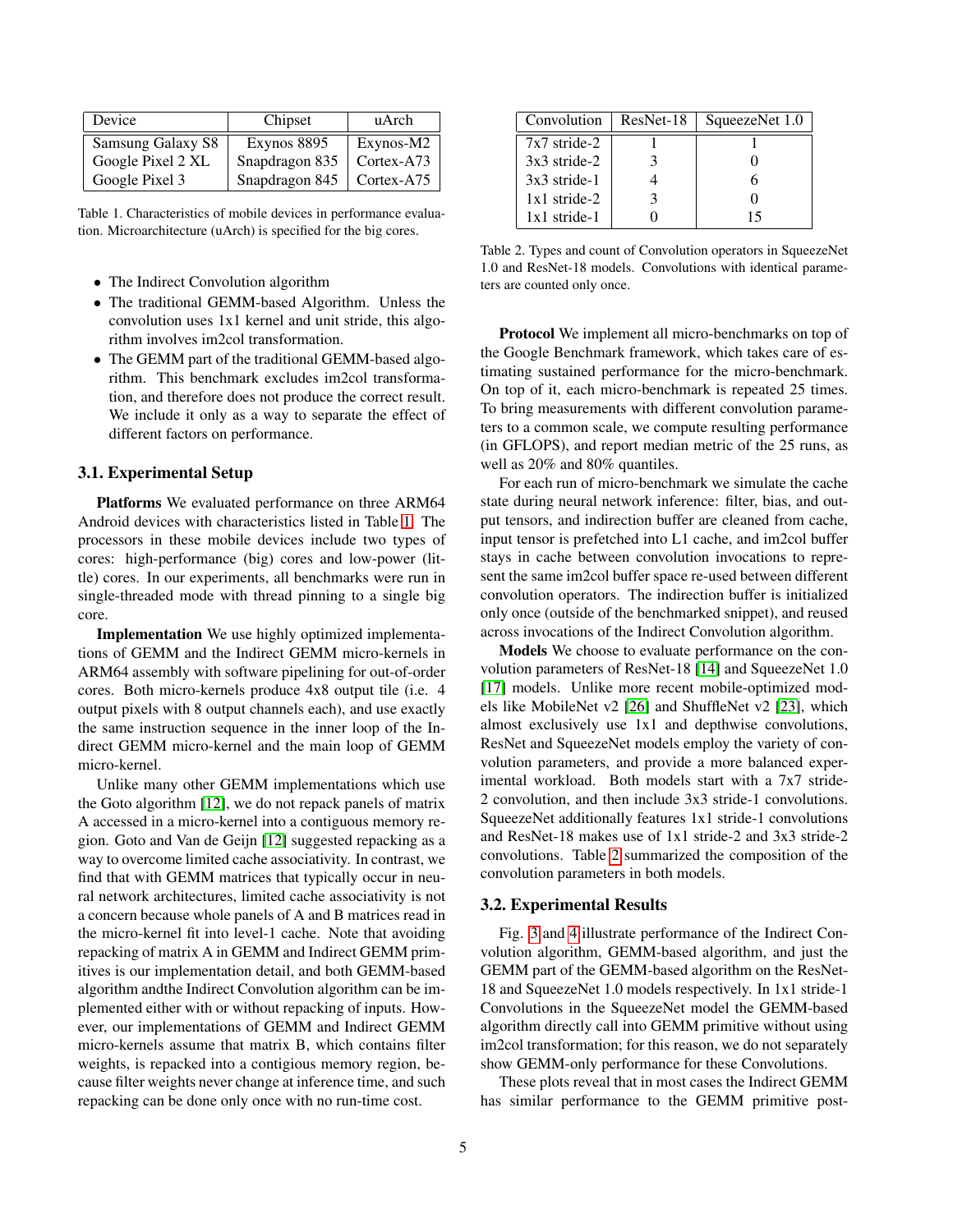

<span id="page-5-0"></span>Figure 3. Performance of the Indirect Convolution algorithm and GEMM-based Algorithm on convolution operators of the ResNet-18 model. Opaque bars represent median performance across 25 runs. Error bars represent 20% and 80% quantiles.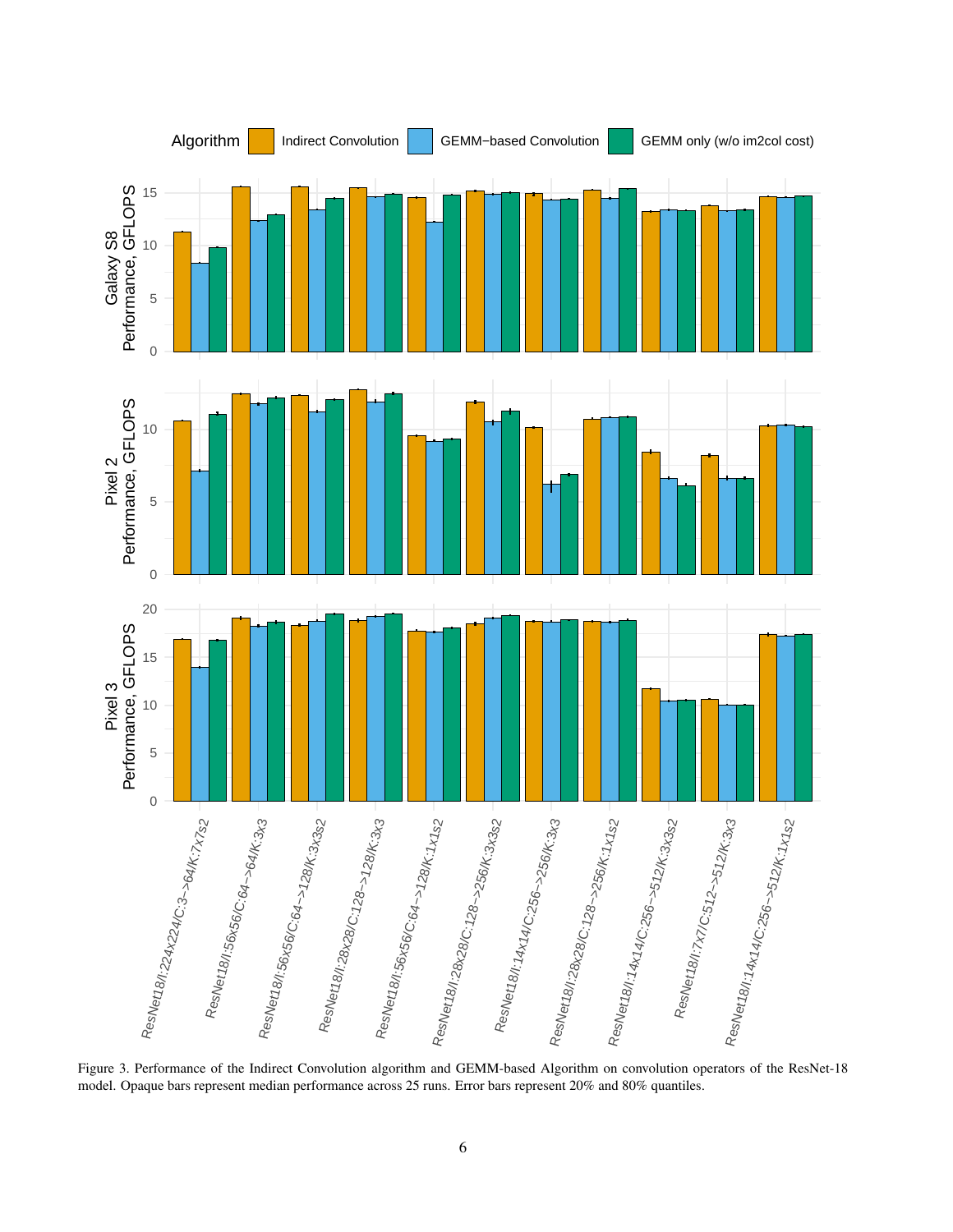

<span id="page-6-0"></span>Figure 4. Performance of the Indirect Convolution algorithm and GEMM-based Algorithm on convolution operators of the SqueezeNet 1.0 model. Opaque bars represent median performance across 25 runs. Error bars represent 20% and 80% quantiles.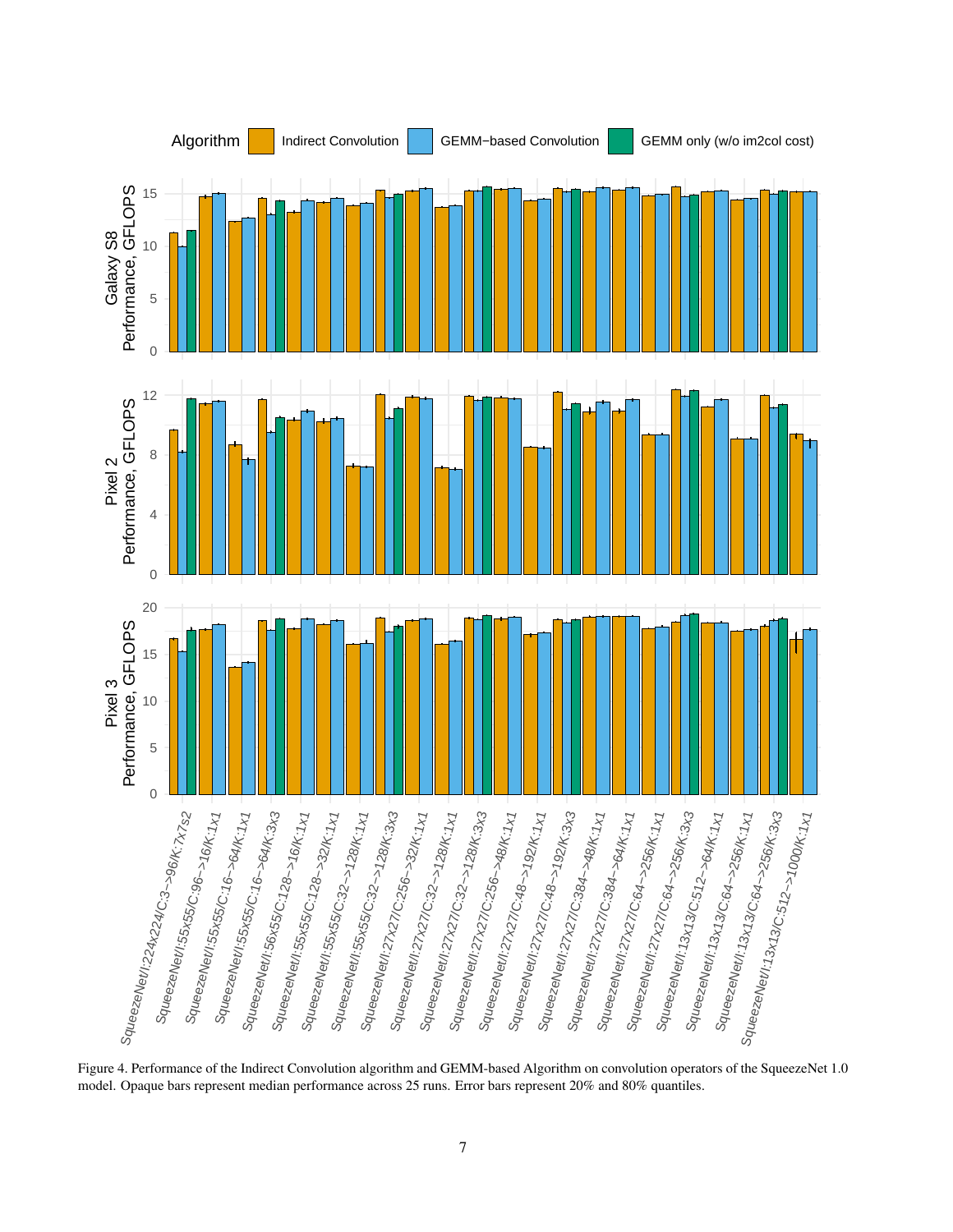| Device            | $non-1x1$  | $1x1$ stride-2 |
|-------------------|------------|----------------|
| Samsung Galaxy S8 | $+10.97\%$ | $+8.02\%$      |
| Google Pixel 2 XL | $+23.26%$  | $+0.84\%$      |
| Google Pixel 3    | $+4.31\%$  | $+0.51\%$      |

<span id="page-7-0"></span>Table 3. Geomean performance of modified GEMM primitive relative to standard GEMM primtive on 1x1 and non-1x1 Convolutions in ResNet-18 model.

| Device            | $non-1x1$  | $1x1$ stride 1 |
|-------------------|------------|----------------|
| Samsung Galaxy S8 | $+5.70\%$  | $-1.84\%$      |
| Google Pixel 2 XL | $+11.29\%$ | $-0.25\%$      |
| Google Pixel 3    | $+2.67\%$  | $-1.91%$       |

<span id="page-7-1"></span>Table 4. Geomean performance of modified GEMM primitive relative to standard GEMM primtive on 1x1 and non-1x1 Convolutions in SqueezeNet 1.0 model.

im2col transformation; however, the addition of im2col transformation makes overall the Indirect Convolution algorithm outperform GEMM-based Convolution on all Convolutions which involve im2col transformation. Tables [3](#page-7-0) and [4](#page-7-1) quantify this impact by types of convolution layers in ResNet-18 and SqueezeNet 1.0 models. The Indirect Convolution algorithm has varying impact depending on convolution parameters:

- Convolutions with larger than 1x1 kernels see the biggest impact, with major performance improvement in 2.7 − 23.3% range.
- 1x1 stride-2 convolutions, which similarly need im2col transformation in GEMM-based algorithms, but don't benefit from improved cache locality in the Indirect GEMM, see smaller improvements in 0.5 − 8.0% range.
- 1x1 stride-1 convolutions, where GEMM-based algorithms incur no im2col overhead, demonstrate a minor performance regression in  $0.3 - 1.9\%$  range, due to the extra complexity of the Indirect GEMM primitive compared to the tranditional GEMM.

These results suggest that the Indirect Convolution algorithm can provide substantial improvement for convolutions which involve im2col transformation in GEMM-based algorithms. However, the GEMM primitive has a small edge on 1x1 stride-1 convolutions, which do not involve im2col transformation, and for best overall performance it is beneficial to switch between GEMM or the Indirect GEMM primitives depending on convolution parameters.

## 4. Analysis

Roofline model [\[30\]](#page-9-12) provides a convenient analysis tool for predicting which parameters affect the relative performance of the Indirect Convolution algorithm and GEMMbased algorithms. For the analysis, we denote output height and width as  $H_{out}$  and  $W_{out}$ , input and output channels as  $C$  and  $K$ , and kernel height and width as  $R$  and  $S$ .

With the above notation, both GEMM and the Indirect GEMM algorithms involve  $K \times C \times H_0ut \times W_0ut \times R \times S$ compute-bound operations (FLOPs)<sup>[1](#page-7-2)</sup>. GEMM-based convolution with patch-building transformation additionally incurs  $2 \times C \times H_{out} \times W_{out} \times R \times S$  memory operations. Assuming system's arithmetic intensity (ratio of FLOPs to memory loads in balanced code)  $\lambda$ , then we do  $(K + 2\lambda) \times C \times H_{out} \times W_{out} \times R \times S$  FLOPs-equivalent operations in GEMM-based convolution and the speedup of Indirect Convolution algorithm is  $1 + \frac{2\lambda}{K}$ . Thus, the Indirect Convolution algorithm is the most beneficial when the number of output channels is small. The upper bound on speedup is  $1 + 2\lambda$ , and suggests that as the systems' arithmetic intensity continues to grow with each generation, so will the advantage of Indirect Convolution algorithm.

#### 5. Conclusion

The Indirect Convolution algorithm is a modification of GEMM-based Convolution algorithms where the GEMM operation reads addresses of rows in the input tensor from indirection buffer. Experiments revealed that this modified GEMM-like operation has similar performance as the traditional GEMM operation, and suggested that the major differences between the two types of algorithms stem from the difference between the im2col buffer in GEMM-based algorithms and the indirection buffer in the Indirect Convolution Algorithm. Unlike im2col buffer in GEMM-based algorithms, the Indirection buffer is constant in the number of input channels, and can persist between convolution invocations.

Indirect Convolution algorithm offers the universality of GEMM-based algorithm, but with smaller memory footprint and elimination of im2col transformation cost. These characteristics make the Indirect Convolution algorithm a viable option for default implementation of the convolution operator.

The Indirect Convolution algorithm potentially has interesting performance characteristics beyond the scope of this paper. In particular, the algorithm may have additional performance advantage over GEMM-based algorithms during multi-threaded convolution invocation. The modified GEMM operation is compute-bound, and should scale linearly with the number of cores, while im2col-component of GEMM-based convolution would be saturated by memory or cache bandwidth, which has sublinear scaling in number of cores. Exploring these other dimensions of performance is a topic for further research.

<span id="page-7-2"></span><sup>&</sup>lt;sup>1</sup>We can exclude memory operations in GEMM and Indirect GEMM from our analysis, as these operations are almost always compute-bound.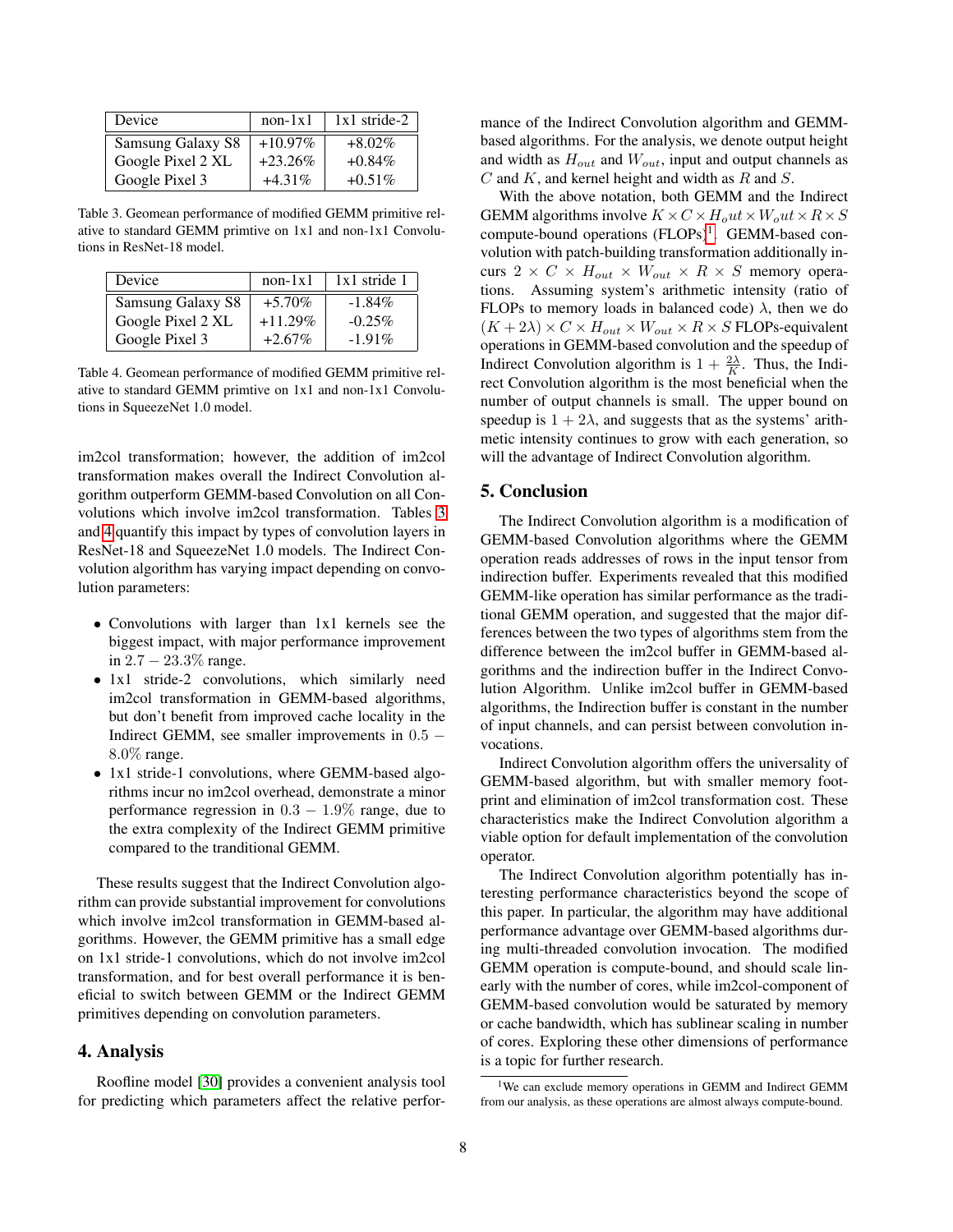### Acknowledgements

We would like to thank Frank Barchard for contibuted optimizations to GEMM and Indirect GEMM microkernels, and Artsiom Ablavatski, Matthias Grundmann, Sergey Ioffe, and Juhyun Lee for helpful feedback on the paper. Indirect Convolution algorithm was previously implemented by the author in QNNPACK library [\[10\]](#page-8-22), and we are thankful to Bert Maher, Hao Lu, and Yiming Wu who contributed to this library.

## References

- <span id="page-8-14"></span>[1] Martín Abadi, Paul Barham, Jianmin Chen, Zhifeng Chen, Andy Davis, Jeffrey Dean, Matthieu Devin, Sanjay Ghemawat, Geoffrey Irving, Michael Isard, et al. Tensorflow: A system for large-scale machine learning. In *12th* {*USENIX*} *Symposium on Operating Systems Design and Implementation (*{*OSDI*} *16)*, pages 265–283, 2016.
- <span id="page-8-17"></span>[2] Andrew Anderson, Aravind Vasudevan, Cormac Keane, and David Gregg. Low-memory GEMM-based convolution algorithms for deep neural networks. *arXiv preprint arXiv:1709.03395*, 2017.
- <span id="page-8-13"></span>[3] Kumar Chellapilla, Sidd Puri, and Patrice Simard. High performance convolutional neural networks for document processing. In *Tenth International Workshop on Frontiers in Handwriting Recognition*. Suvisoft, 2006.
- <span id="page-8-3"></span>[4] Liang-Chieh Chen, Yukun Zhu, George Papandreou, Florian Schroff, and Hartwig Adam. Encoder-decoder with atrous separable convolution for semantic image segmentation. In *Proceedings of the European Conference on Computer Vision (ECCV)*, pages 801–818, 2018.
- <span id="page-8-11"></span>[5] Tianqi Chen, Thierry Moreau, Ziheng Jiang, Lianmin Zheng, Eddie Yan, Haichen Shen, Meghan Cowan, Leyuan Wang, Yuwei Hu, Luis Ceze, et al. {TVM}: An automated end-to-end optimizing compiler for deep learning. In *13th* {*USENIX*} *Symposium on Operating Systems Design and Implementation (*{*OSDI*} *18)*, pages 578–594, 2018.
- <span id="page-8-8"></span>[6] Sharan Chetlur, Cliff Woolley, Philippe Vandermersch, Jonathan Cohen, John Tran, Bryan Catanzaro, and Evan Shelhamer. cudnn: Efficient primitives for deep learning. *arXiv preprint arXiv:1410.0759*, 2014.
- <span id="page-8-16"></span>[7] Minsik Cho and Daniel Brand. Mec: memory-efficient convolution for deep neural network. In *Proceedings of the 34th International Conference on Machine Learning-Volume 70*, pages 815–824. JMLR. org, 2017.
- <span id="page-8-19"></span>[8] François Chollet. Xception: Deep learning with depthwise separable convolutions. In *Proceedings of the IEEE conference on computer vision and pattern recognition*, pages 1251–1258, 2017.
- <span id="page-8-6"></span>[9] Yann N Dauphin, Angela Fan, Michael Auli, and David Grangier. Language modeling with gated convolutional networks. In *Proceedings of the 34th International Conference on Machine Learning-Volume 70*, pages 933–941. JMLR. org, 2017.
- <span id="page-8-22"></span>[10] Marat Dukhan, Yiming Wu, and Hao Lu. ONNPACK: open source library for optimized mobile deep learn-

ing. [https://code.fb.com/ml-applications/](https://code.fb.com/ml-applications/qnnpack/) [qnnpack/](https://code.fb.com/ml-applications/qnnpack/). [Online; accessed 8-April-2019].

- <span id="page-8-9"></span>[11] Evangelos Georganas, Sasikanth Avancha, Kunal Banerjee, Dhiraj Kalamkar, Greg Henry, Hans Pabst, and Alexander Heinecke. Anatomy of high-performance deep learning convolutions on simd architectures. In *SC18: International Conference for High Performance Computing, Networking, Storage and Analysis*, pages 830–841. IEEE, 2018.
- <span id="page-8-12"></span>[12] Kazushige Goto and Robert A Geijn. Anatomy of highperformance matrix multiplication. *ACM Transactions on Mathematical Software (TOMS)*, 34(3):12, 2008.
- <span id="page-8-4"></span>[13] Kaiming He, Georgia Gkioxari, Piotr Dollár, and Ross Girshick. Mask r-cnn. In *Proceedings of the IEEE international conference on computer vision*, pages 2961–2969, 2017.
- <span id="page-8-20"></span>[14] Kaiming He, Xiangyu Zhang, Shaoqing Ren, and Jian Sun. Deep residual learning for image recognition. In *Proceedings of the IEEE conference on computer vision and pattern recognition*, pages 770–778, 2016.
- <span id="page-8-10"></span>[15] Alexander Heinecke, Greg Henry, Maxwell Hutchinson, and Hans Pabst. LIBXSMM: accelerating small matrix multiplications by runtime code generation. In *Proceedings of the International Conference for High Performance Computing, Networking, Storage and Analysis*, page 84. IEEE Press, 2016.
- <span id="page-8-0"></span>[16] Jie Hu, Li Shen, and Gang Sun. Squeeze-and-excitation networks. In *Proceedings of the IEEE conference on computer vision and pattern recognition*, pages 7132–7141, 2018.
- <span id="page-8-21"></span>[17] Forrest N Iandola, Song Han, Matthew W Moskewicz, Khalid Ashraf, William J Dally, and Kurt Keutzer. Squeezenet: Alexnet-level accuracy with 50x fewer parameters and¡ 0.5 mb model size. *arXiv preprint arXiv:1602.07360*, 2016.
- <span id="page-8-15"></span>[18] Yangqing Jia, Evan Shelhamer, Jeff Donahue, Sergey Karayev, Jonathan Long, Ross Girshick, Sergio Guadarrama, and Trevor Darrell. Caffe: Convolutional architecture for fast feature embedding. In *Proceedings of the 22nd ACM international conference on Multimedia*, pages 675–678. ACM, 2014.
- <span id="page-8-2"></span>[19] Pengchong Jin, Vivek Rathod, and Xiangxin Zhu. Pooling pyramid network for object detection. *arXiv preprint arXiv:1807.03284*, 2018.
- <span id="page-8-5"></span>[20] Alexander Kirillov, Ross Girshick, Kaiming He, and Piotr Dollár. Panoptic feature pyramid networks. *arXiv preprint arXiv:1901.02446*, 2019.
- <span id="page-8-18"></span>[21] Andrew Lavin and Scott Gray. Fast algorithms for convolutional neural networks. In *Proceedings of the IEEE Conference on Computer Vision and Pattern Recognition*, pages 4013–4021, 2016.
- <span id="page-8-1"></span>[22] Tsung-Yi Lin, Priya Goyal, Ross Girshick, Kaiming He, and Piotr Dollár. Focal loss for dense object detection. In *Proceedings of the IEEE international conference on computer vision*, pages 2980–2988, 2017.
- <span id="page-8-7"></span>[23] Ningning Ma, Xiangyu Zhang, Hai-Tao Zheng, and Jian Sun. Shufflenet v2: Practical guidelines for efficient CNN architecture design. In *Proceedings of the European Conference on Computer Vision (ECCV)*, pages 116–131, 2018.